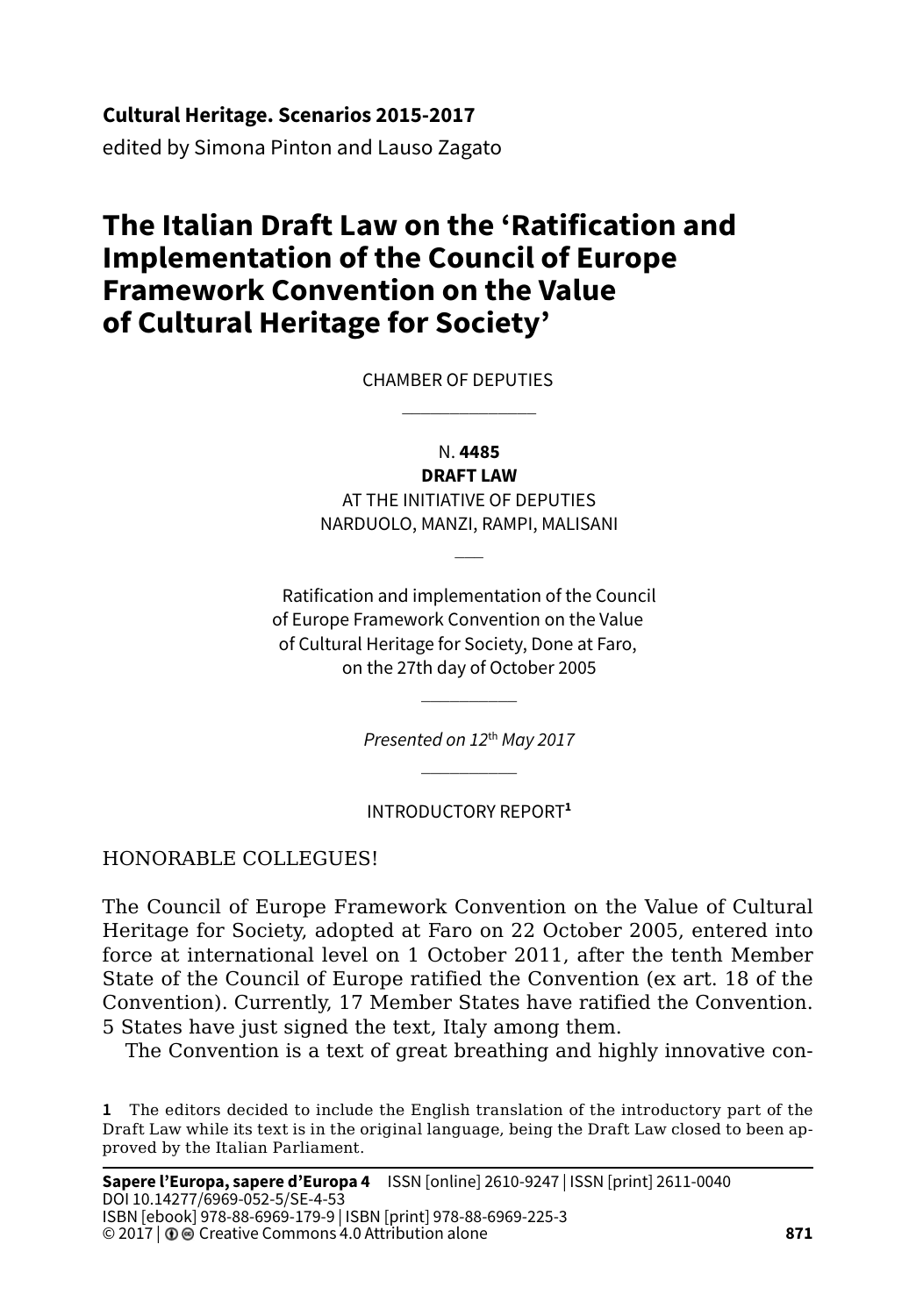tent, to whose elaboration our country has actively participated through the work of the then Ministries of Heritage and Cultural Activities and Tourism and of Foreign Affairs.

The signature of Italy was delayed in order to allow a more thorough assessment of the financial burden arising from the implementation of the Convention's provisions. The signature has then been placed in 2013, following the 2010 pressure exercised by the Steering Committee for Cultural Heritage and Landscape to all the Member States of the Council of Europe.

It must also be said that, thanks to its 'flexible' nature, since time the Faro Convention goes on the practical experimentation on a territorial scale, even by countries that have not yet ratified it (including our State).

Like all the framework conventions, it sets forth a number of goals-aims Member States are called to pursue – especially those indicated in parts II (Contribution of cultural heritage to society and human development, articles 7-10) and III (Shared responsibility for cultural heritage and public participation, articles 11-14) – leaving to States a wide range of normative and political freedom on the times and ways of pursuing them: this means a progressive/gradual realization of the goals, and not the absence of binding obligations incumbent upon States.

Particularly, as to the implementation of the so-called right to engage with the cultural heritage of their choice, each State Party to the Convention is obliged to comply with the principle of effectiveness by pursuing a path that leads to the concrete application of the provision and allows individuals and heritage communities to enjoy the rights established therein. The provisions of the articles encompassed in the five parts of the Convention are summarized below. Alike all international legal instruments, the Preamble is an integral and essential part of the text. In the case of the Faro Convention, part I (Aims, definitions and principles, articles 1-6) should be analyzed in the light of the indications contained therein.

The Fourth recital of the Preamble recognizes that "every person has a right to engage with the cultural heritage of their choice, while respecting the rights and freedoms of others, as an aspect of the right freely to participate in cultural life enshrined in the United Nations Universal Declaration of Human Rights (1948) and guaranteed by the International Covenant on Economic, Social and Cultural Rights (1966)".

This statement must be read in conjunction with art. 27 of the Universal Declaration that lays down the right of each person to "take part freely in the cultural life of the community", and with art.15 (1) (a) of the International Covenant on Economic, Social and Cultural Rights according to which the States Parties to the Covenant recognize the right of everyone "to take part in cultural life". This provision is strictly tied to the extremely innovative assertion included in art. 1 (a) of the Faro Convention according to which "the Parties to this Convention agree to recognize that rights relating to cultural heritage are inherent in the right to participate in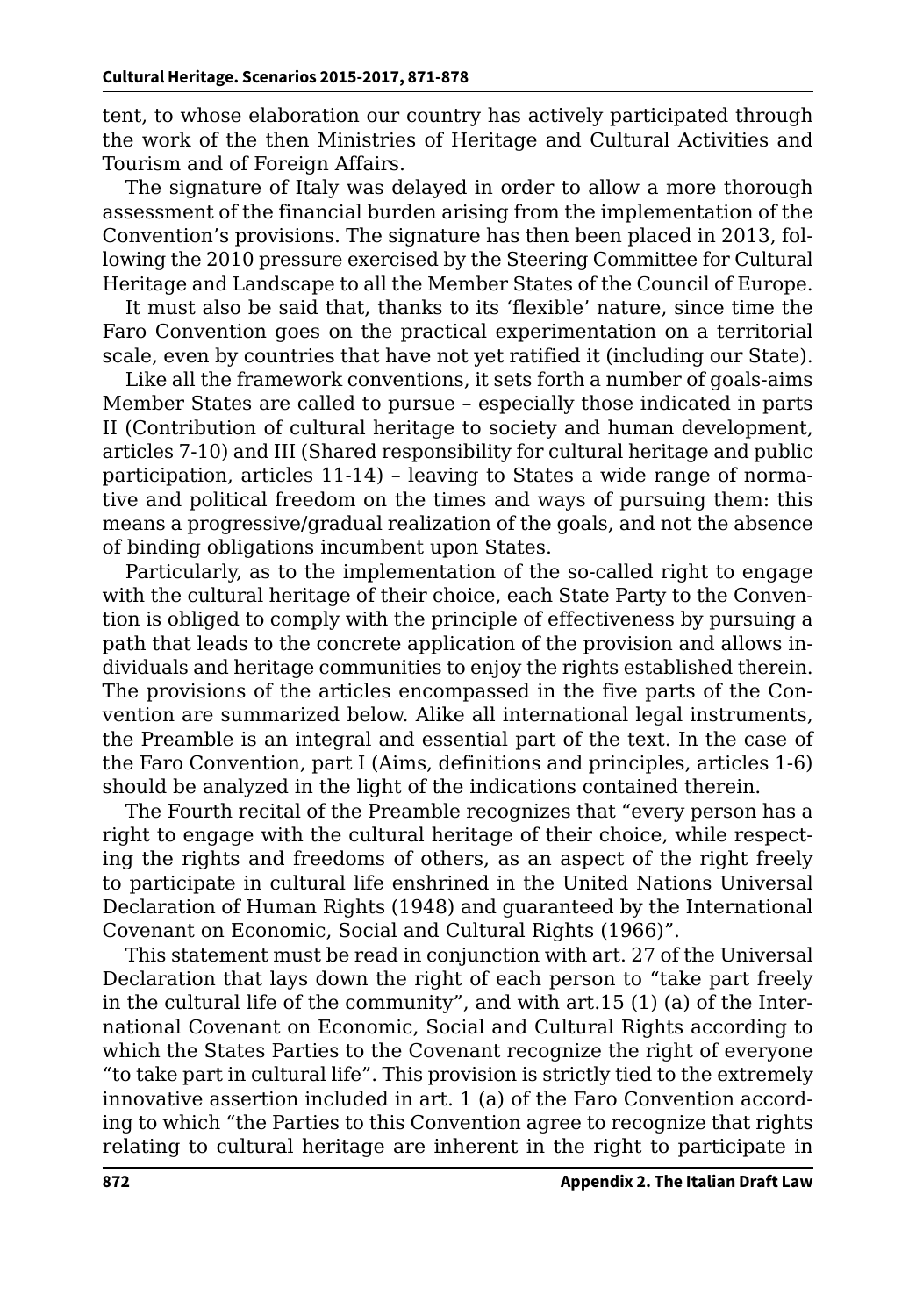cultural life, as defined in the Universal Declaration of Human Rights".

In this way, the cultural heritage's dimension enters the sphere of human rights, enriching it in a meaningful way.

Art. 4 (c) states then - by using a well-known restrictive clause – that the exercise of the right to cultural heritage may be subject only to those restrictions which are necessary in a democratic society for the protection of the public interest and the rights and freedoms of others.

The Third recital of the Preamble - on the value and potential of cultural heritage as a resource for sustainable development and quality of life in a constantly evolving society - and the Sixth one - built upon the typical no-discriminatory model (the Member States of the Council of Europe are convinced of the soundness of the principle of heritage policies and educational initiatives which treat all cultural heritages equitably and so promote dialogue among cultures and religions) - confirm and strengthen the nature of the right to cultural heritage as belonging to the sphere of cultural rights.

A separate reflection deserves the Second recital, which recognizes "the need to put people and human values at the center of an enlarged and cross-disciplinary concept of cultural heritage". It introduces art. 2 (a) which defines the "cultural heritage" as "a group of resources inherited from the past which people identify, independently of ownership, as a reflection and expression of their constantly evolving values, beliefs, knowledge and traditions. It includes all aspects of the environment resulting from the interaction between people and places through time".

In the light of the Second recital, this definition is not too wide and undetermined as it might seem at first sight. The terms "constantly evolving values, beliefs, knowledge and traditions", according to the accurate order they follow, uphold in fact the intentionally selected prevalence of subjective elements (values, beliefs) over those objective (knowledge, traditions), a choice which represents one of the most original traits of the Convention.

This notion of cultural heritage, accompanied by the phrase "independently of ownership", voices the intent of Member States to keep the matters relating to intellectual property rights outside the framework proposed, along the same line of the 2003 UNESCO Convention on the safeguard of intangible cultural heritage. The 2003 Convention is also reinvoked in the expression "constantly evolving heritage", which precisely refers to a still and continuous living cultural heritage. Rather, the use of the term 'group of resources', also comprised in the 2003 Convention, indicates the States' awareness on the importance and interest in the economic profiles of the cultural heritage, reminding also the terminology used by the 2005 UNESCO Convention on protection and promotion of cultural diversity.

Finally, the use of the term 'people', in a legal instrument which features the words 'person' and 'individuals', is to indicate that it refers to a right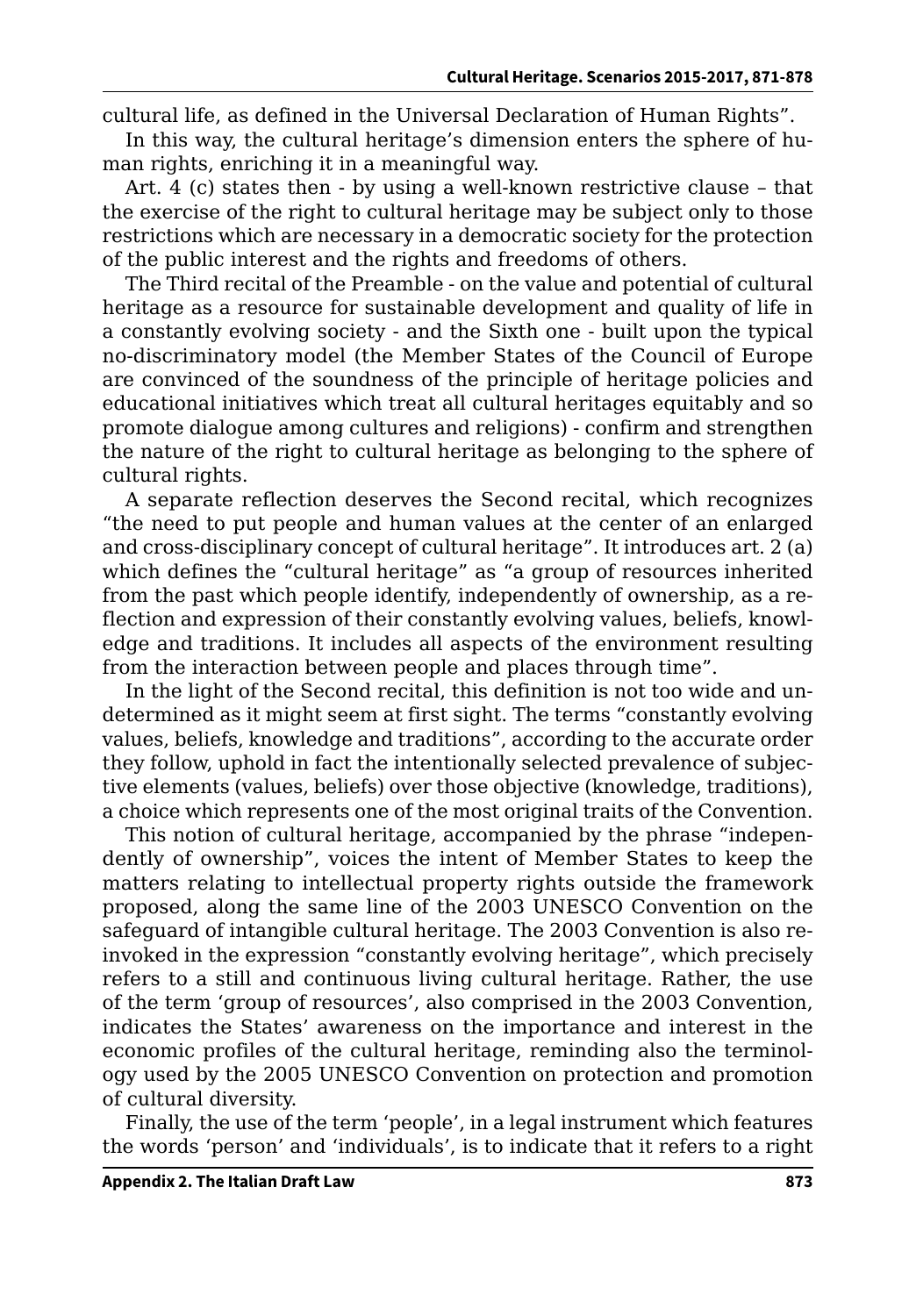which is simultaneously collective and individual.

Under art. 2 (b), "a heritage community consists of people who value specific aspects of cultural heritage which they wish, within the framework of public action, to sustain and transmit to future generations". The definition is to be tied to art. 4 (a) (Rights and responsibilities relating to cultural heritage) according to which the parties recognize that "everyone, alone or collectively, has the right to benefit from the cultural heritage and to contribute towards its enrichment". This is a very innovative feature, on which the debate is still open and in need of further development.

Art. 3 of the Convention then encompasses a definition which has, rightly, been dealt with extensively in the doctrine, the notion of "the common heritage of Europe". This common heritage consists, on one side, of "all forms of cultural heritage in Europe which together constitute a shared source of remembrance, understanding, identity, cohesion and creativity" and, on the other side, of "the ideals, principles and values, derived from the experience gained through progress and past conflicts, which foster the development of a peaceful and stable society, founded on respect for human rights, democracy and the rule of law".

The definition referred to in point (a), to be read in connection with the provisions of art. 6 of the Florence Convention on the cultural landscape, is characterized by the call to the heritage of Europe as a shared source. Under another perspective, the relationship between the provisions in points (a) and (b), second part mainly, is relevant. More than others, this norm recalls the painful events occurred in Central and Eastern Europe at the end of the last century and may explain why, in the beginning, only States belonging to that geographical area ratified the Convention. Finally, noteworthy is the appraisal for which the common heritage of Europe is also identified with the capacity of Member States of the European Union to be guarantor of the freedoms of European citizens.

The encounter between the notions of "common heritage of Europe" and "heritage community" thus defines the original trait which makes the Faro Convention evolutionary in its content. As underlined by the Steering Committee for Cultural Heritage and Landscape in 2009, the trait is represented by the "multiple cultural affiliation".

Articles 5 and 6, ending Part I, are devoted respectively to "Cultural heritage law and policies", and the "Effects of the Convention".

Art. 5, as typically formulated in *framework* conventions, expresses a generic obligation for Member States to "recognize the public interest associated with elements of the cultural heritage and the value of cultural heritage situated on territories under their jurisdiction, regardless of its origin"; to "enhance the value of the cultural heritage"; to "foster an economic and social climate which supports participation in cultural heritage activities"; to "promote cultural heritage protection"; to "formulate integrated strategies to facilitate the implementation of the provisions of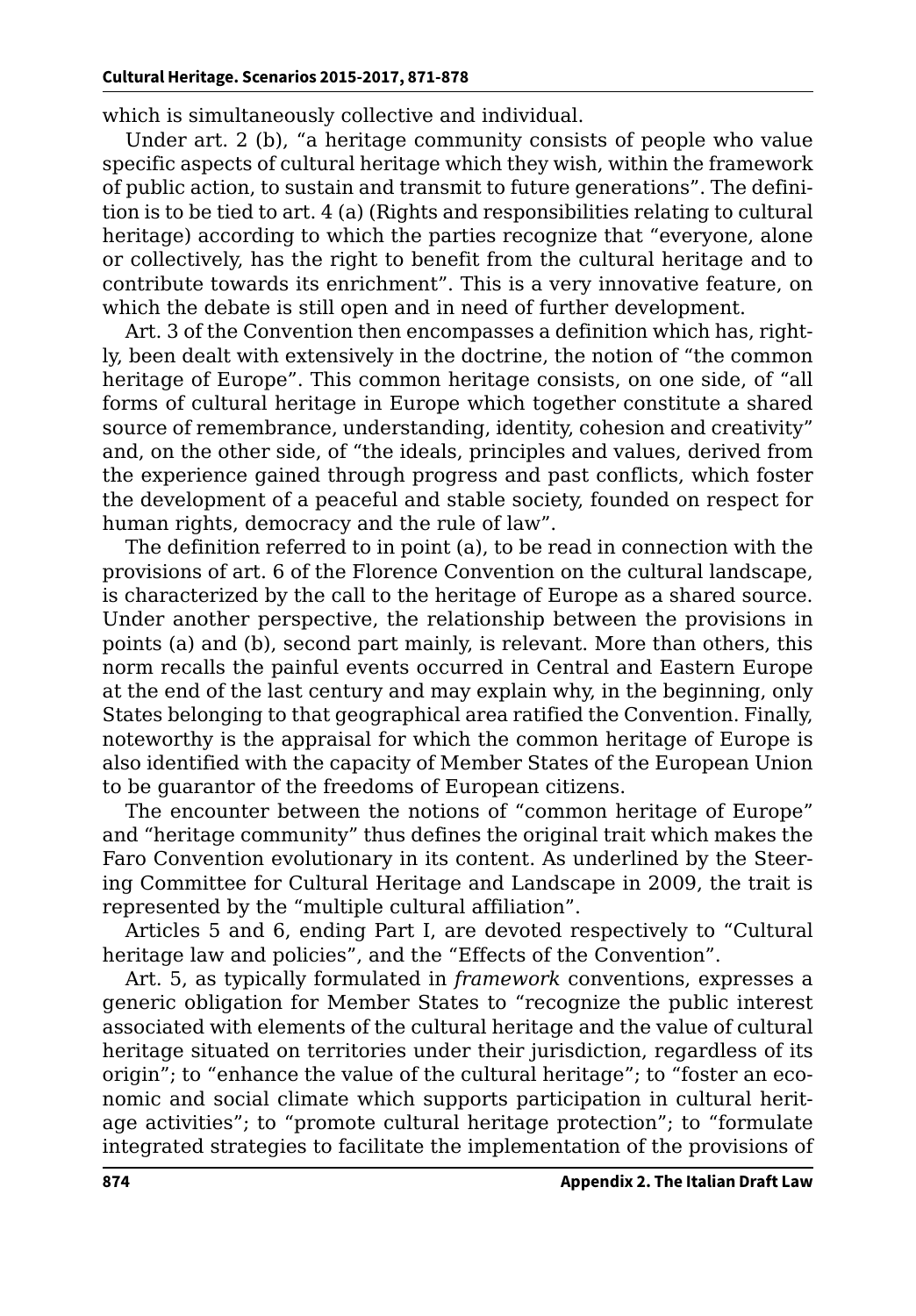the Convention". In point (c) it then affirms the undertaking of States to ensure that legislative provisions exist in their legal systems for exercising the right to cultural heritage as defined in art. 4.

Art. 6 specifies that no provision of the Convention shall be interpreted to limit or undermine the human rights and fundamental freedoms, or to affect more favorable provisions concerning cultural heritage and environment, contained in other national or international legal instruments; nor it creates enforceable rights.

Part II titled "Contribution of cultural heritage to society and human development" articulates more specifically the obligations set forth in art. 5.

Ex art. 7, the Parties undertake, through the public authorities and other competent bodies, to encourage reflection on the ethics and methods of presentation of the cultural heritage, to develop knowledge of cultural heritage as a resource to facilitate peaceful co-existence by promoting trust and mutual understanding with a view to resolution and prevention of conflicts; to integrate these approaches into all aspects of lifelong education and training. In addition, States undertake to establish processes for conciliation to deal equitably with situations where contradictory values are placed on the same cultural heritage by different communities.

The following articles 8, 9 and 10 deal with the relationship between cultural heritage and the environment and quality of life, the sustainable use of cultural heritage and the relation with economic activities**.**

Part III concerns the shared responsibility for cultural heritage and public participation. According to art. 11, in the management of the cultural heritage, the Parties undertake to promote an integrated and well-informed approach by public authorities in all sectors and at all levels; to develop the legal, financial and professional frameworks which make possible joint action by public authorities, experts, owners, investors, businesses, non-governmental organizations and civil society, but also to encourage voluntary initiatives of non-governmental organizations concerned with heritage conservation, provided that they act in the public interest.

States, moreover, by way of means they choose, undertake to encourage everyone to participate in the process of identification and in the public reflection and debate on the opportunities and challenges which the cultural heritage represents (art. 12).

Parties also undertake to facilitate the inclusion of the cultural heritage dimension at all levels of education, professional training, and interdisciplinary research.

Finally, the Parties undertake to develop the use of digital technology to enhance access to cultural heritage pushed by the belief that the creation of digital contents related to the heritage should not prejudice the conservation of the existing heritage.

A careful consideration should be set upon Part IV on "Monitoring and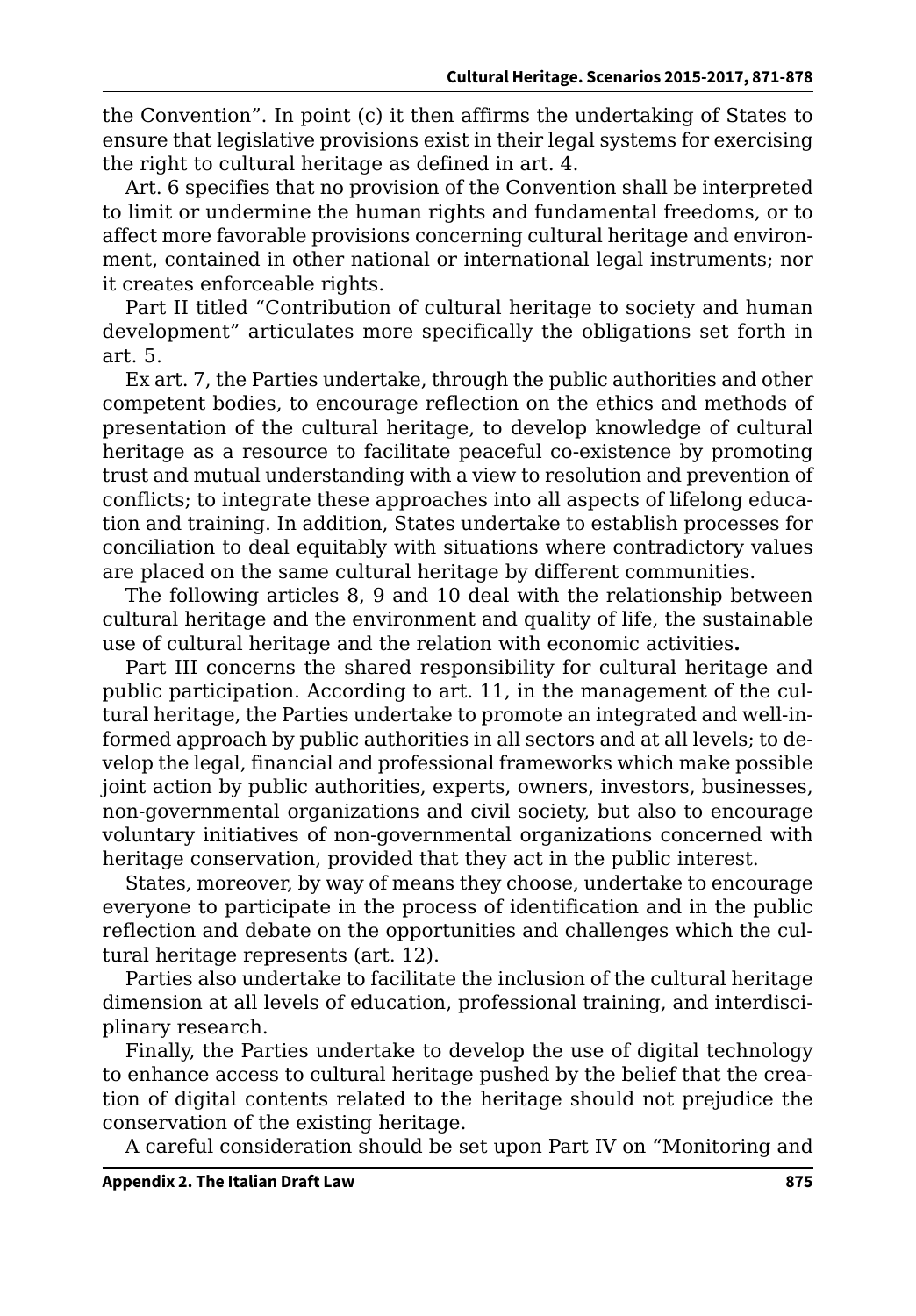co-operation". Indeed, art. 15 commits the Parties to develop, through the Council of Europe, a monitoring system covering legislations, policies and practices concerning cultural heritage, consistent with the principles established by the Convention (a mechanism then specified in art. 16) and to maintain, develop and contribute data to a shared information system, accessible to the public, which facilitates assessment of how each Party fulfils its commitments under the Convention. This monitoring mechanism detaches in part from the classic ones provided for in the framework conventions.

In the Faro Convention, this occurs by means of the provision that imposes an obligation to establish, through the Council of Europe, a monitoring body with a control mandate over policies, legislative activities, practices of individual States. An obligation this that becomes even more detailed with reference to States' participation in a shared information system. As the Steering Committee for Cultural Heritage and Landscape has subsequently specified, the treaty provision refers to a shared database – which also extends to other Conventions of the Council of Europe on cultural heritage – as it has been implemented through the creation of the European Cultural Heritage Information Network (HEREIN). HEREIN envisages namely: a network made-up of 46 national coordinators appointed by relevant Ministries, which ensures the definition of themes and areas of work depending on the current challenges and issues to be addressed; a database, with input from the coordinators, which provides a regularly updated inventory of European heritage policies, a program for sharing, exchanging and analyzing information and a monitoring function for Conventions, legislation, policies and practices relating to cultural heritage and; a thesaurus with more than 500 cultural and natural heritage terms in 14 European languages.

The control mechanism shaped by the Faro Convention and enlarged to other instruments on cultural heritage thus does not reproduce the instrument established in cultural rights treaties and constructed upon the periodic reports Member States are required to submit to the relevant treaty body.

More, the system ruled by articles 15 and 16, together with the timely States' obligation indicated in article 5 (c), distinguishes the Faro Convention from the standard framework conventions. Short of distorting the nature of the latter legal instruments, however, it lays down precise obligations, with no discretion for States as to their implementation.

When called to authorize the ratification and to provide the order to execute the Convention, the national legislator should be therefore aware that the obligations to participate in the European monitoring action, to be part of the HEREIN system, and to translate into the internal legal system a right to cultural heritage as an articulation of the cultural right referred to in art. 15 (a) of the International Covenant on Economic, Social and Cultural rights, constitute specific obligations that, if breached, raises the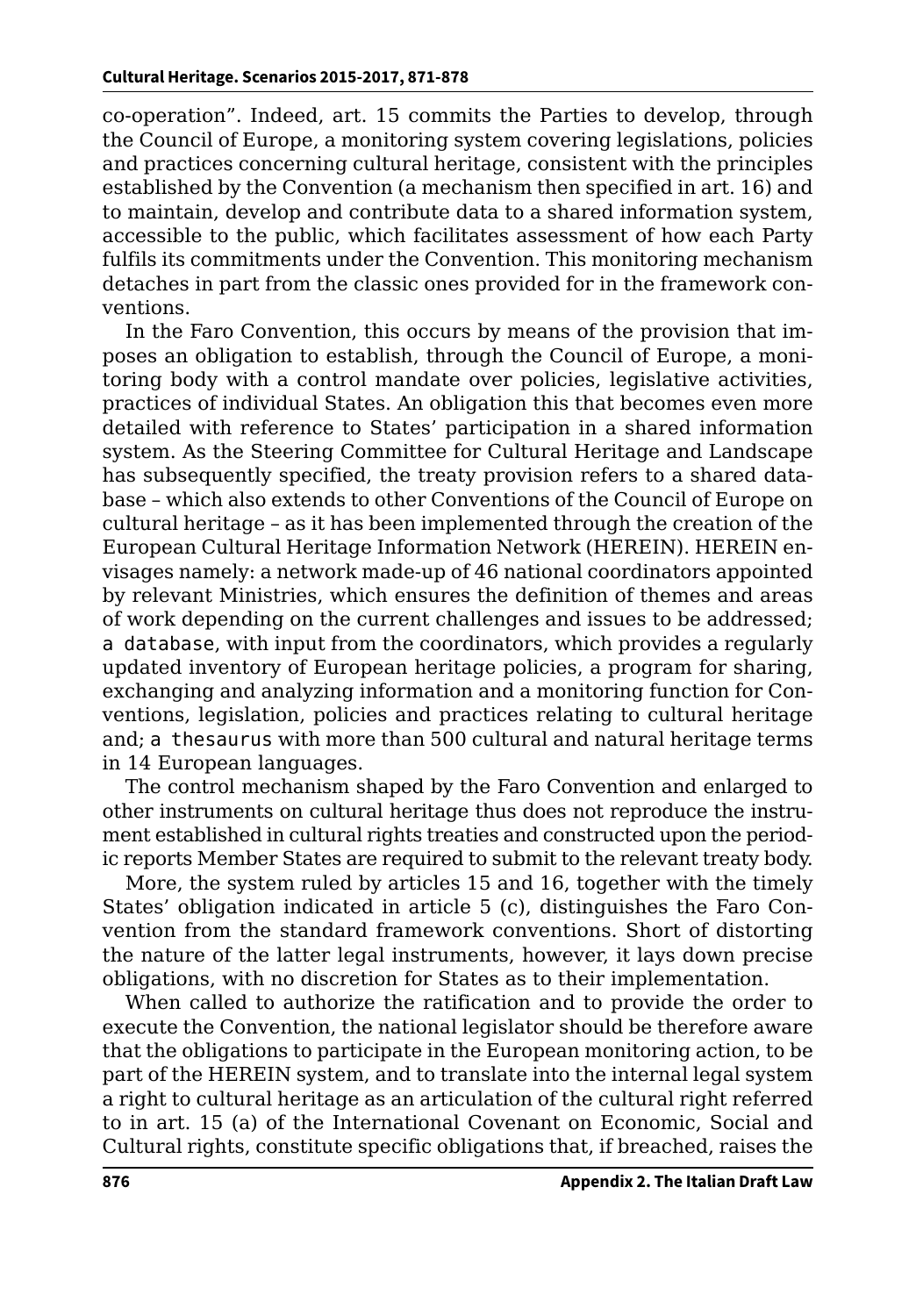international responsibility of our State.

Art. 17 encompasses the commitment of Parties to cooperate with each other and through the Council of Europe in pursuing the aims and principles of the Faro Convention, and especially in promoting recognition of the common heritage of Europe.

Part V, on final clauses, sets forth the standard criteria for the entry into force of the Convention (art. 18), with reference to the possibility for the European Union to accede to the Convention (art. 19). The same article also indicates how the Committee of Ministers may invite any State not a member of the Council of Europe to accede to the Convention, once it entered into force.

Ensuing to the entry into force of the Convention, the Council of Europe, through the work of the Steering Committee for Culture, Heritage and Landscape has identified some pilot experiences in Marseilles - France, Venice - Italy, Pilsen - the Czech Republic, Viscri - Romania, voicing the interest – in compliance with Action Plan 2013-2014 – to endorse an implementation approach based on the relationship between inhabitants and the territory and between these latter elements and the cultural heritage.

The determination of the Council of Europe to give new impetus to its *patrimonialista* inclination is documented also by the VI Conference of Ministers responsible for cultural heritage, held at Namur (Belgium, 22- 24 April 2015) and titled *Cultural Heritage in the 21*st *century for living better together: towards a common strategy for Europe.* 

The Faro Action Plan 2016-2017, published by the Steering Committee in May 2016, and still applicable, provides for the concrete execution of the Convention by means of a set of priorities: by increasing efforts to promote the implementation of the Convention and the visibility of its action; by increasing relations between heritage communities which strive to apply the Convention; by developing good practices, workshops; by establishing a pool of experts and generating dynamic dialogue among practitioners, facilitators and heritage actors (*Faro in action*), as well as by examining and assessing specific areas where to measure the possible role of the Convention in addressing social challenges (*Faro Spotlights*).

The proposed draft law on the ratification consists of four articles.

Article 1 provides for the authorization to ratify the Convention.

Article 2 includes the order of execution of the Convention.

Article 3 defines the financial coverage of costs arising from the implementation of the law.

Article 4 defines its entry into force.

## **Proposta di legge**

Art. 1.